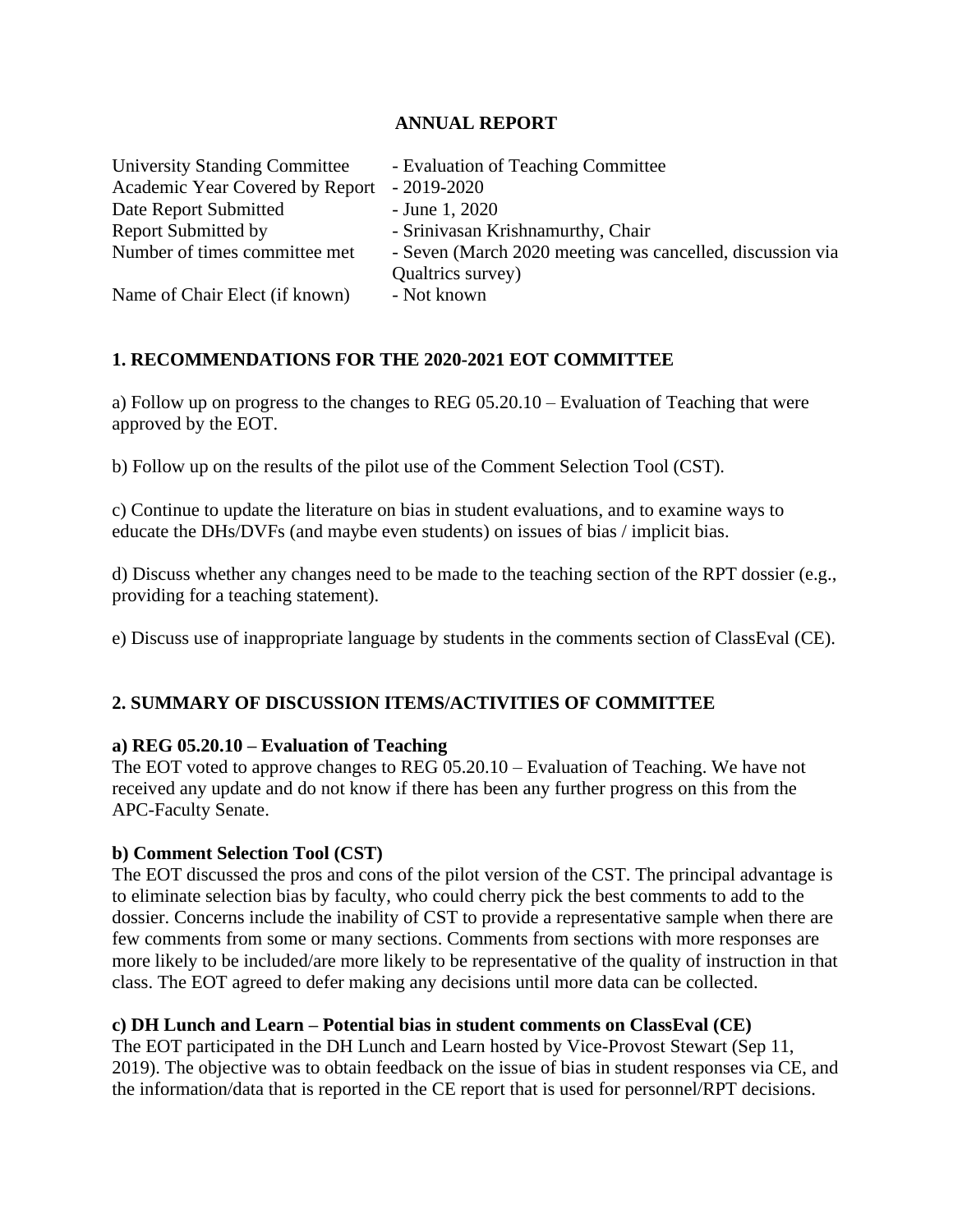Participants provided their feedback on several proposed versions of the CE report. This issue was further discussed in subsequent EOT meetings.

After much discussion (over multiple meetings), the EOT voted to recommend a revised format for the CE report that can be used for personnel/RPT decisions (see Exhibit A). The main innovations are (a) providing the entire distribution, not just the mean and standard deviation, and (b) alerting DHs/DVFs to potential bias in student evaluation responses by adding a note to this effect in the CE report.

# **d) Continue discussion on bias**

The EOT recommends that we continue to alert/provide education to DH/DVFs (and maybe even students) about the existence of bias and its impact on ClassEval responses.

## **e) (new) Teaching statement in dossier**

The EOT discussed allowing a separate teaching / reflection statement in the dossier, where faculty can provide their viewpoint regarding teaching, teaching philosophy, changes made in response to student comments, teaching innovations, etc. Such a statement could allow the faculty to complement the information in the CE report and "present their side of the story". This may help mitigate the impact of bias by providing DHs/DVFs with additional information that can assist them in making a fair and impartial decision.

## **f) (new) EOT meeting times**

The EOT recommended that meeting times be fixed in advance, so that members do not have teaching or other conflicts. Vice-Provost Stewart agreed, and starting with the 2020-2021 academic year, the EOT will meet on the second Wednesday of each month (Sep-Dec and Jan-Apr). The meeting time will be 10am to 11am.

## **g) (new) Teaching Award Committees**

EOT members stepped forward to serve on the teaching award committees for 2019-2020.

# **h) (new) Evaluation of the ClassEval instrument**

The EOT discussed the CE instrument for on-campus face to face classes during several meetings in Spring 2020. As a result of the deliberations, the EOT recommends (with majority approval) the following structure for the CE instrument for on campus classes.

The proposed seven instructor-related questions are:

- 1. The instructor was prepared for class.
- 2. The instructor explained the material well.
- 3. The instructor was available to students during office hours.
- 4. The instructor gave useful feedback.
- 5. The instructor consistently treated students with respect.
- 6. The instructor cared about students' learning.
- 7. Overall, the instructor was effective.

The proposed five course-related questions are:

8. The course was aligned with the learning outcomes stated in the syllabus.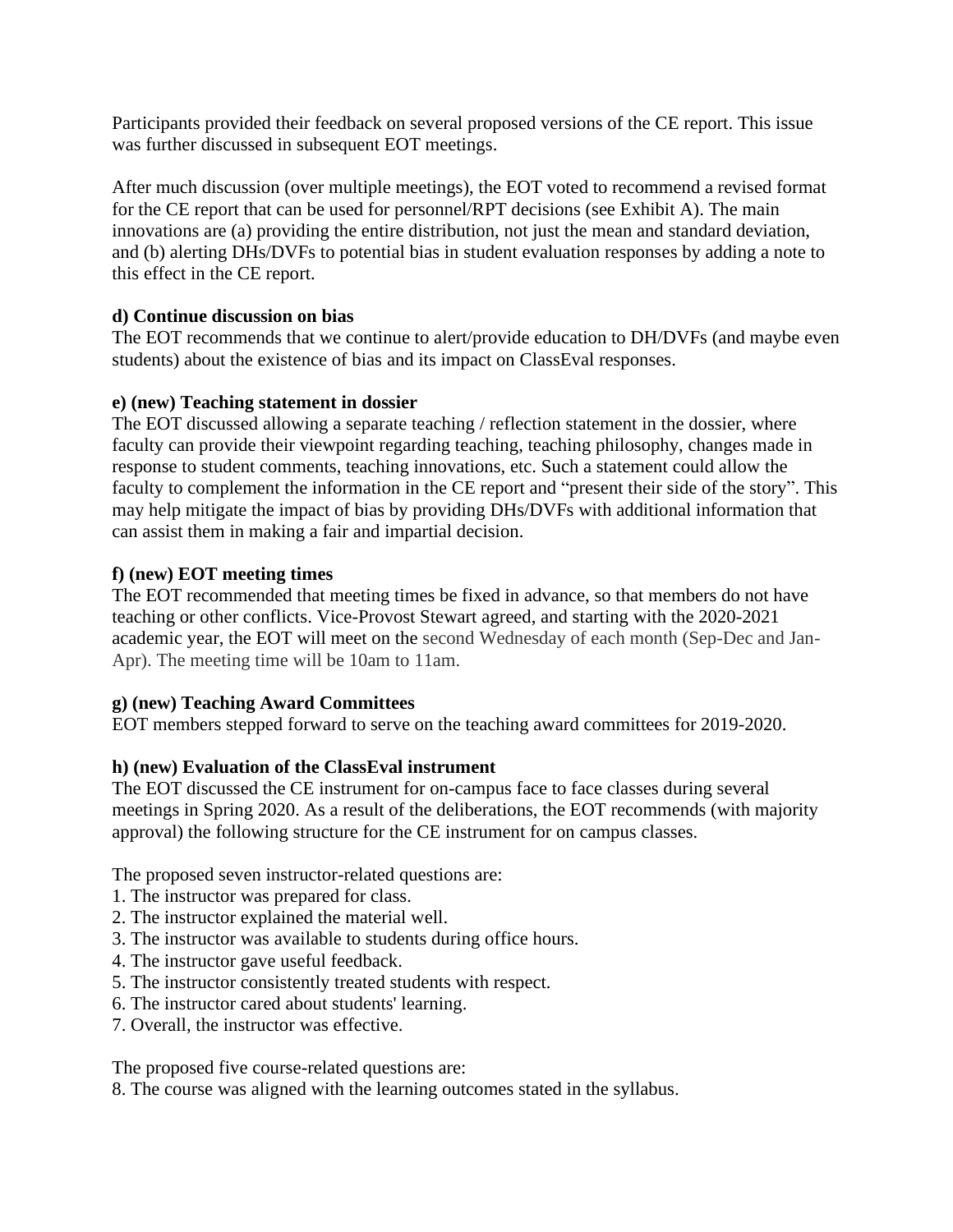9. The course materials (e.g., textbooks, handouts, etc.) were valuable aids to learning. 10. The course assignments (homework, term papers, projects, etc.) were valuable aids to learning.

11. This course improved my knowledge of the subject.

12. Overall, the course was a valuable learning experience.

The EOT did not discuss and hence does not recommend any changes to the five-point Likert scale, so student responses to all these questions will be captured using the same five-point scale, as before. The EOT also does not recommend any change to the CE open-ended questions.

Re: distance education courses and courses with labs, the EOT did not have many members with significant experience in these two types of courses, so the EOT did not discuss any changes to these two CE instruments. Hence, The EOT has no recommendations for these two instruments.

## i) **(new) Use of inappropriate language in ClassEval comments**

Following a complaint by an NC State faculty member to the EOT, the EOT in its last meeting briefly discussed the incidence of the use of inappropriate language by students in the comment section of CE. While such language may be protected free speech, it was proposed that we could create a dictionary of inappropriate words and electronically flag them, for further analysis. Concerns were raised about whether such behavior was sporadic or was common, and about whether manual intervention would be required to confirm the validity of the flagged items (i.e., whether they really are instances of use of inappropriate language). The members also suggested that DHs be made aware of the resources available on campus and how to respond to such events, when it could rise to the level of a hate crime, etc. Given the limited time available, it was decided to postpone a complete discussion to the next academic year.

## **j) (new) Inappropriate requirement by faculty in syllabus, conflict with REG 05.20.10**

The EOT chair responded to a student complaint that a faculty's requirements for CE were directly in conflict with NC State REG 05.20.10. The EOT Chair contacted the concerned DH and requested that the faculty in the department be advised to strictly adhere to NC State REGs. Since this seemed to be a one-off event, this issue was not discussed in the EOT meetings.

# **3. RECOMMENDATION FOR REVISION OF CHARGE AND/OR MEMBERSHIP CONFIGURATION**

a) If the EOT is to evaluate the ClassEval instrument for distance education classes and courses with labs, it is recommended that i) Faculty with such experience be included in the EOT, and/or ii) The EOT be allowed to include faculty with such experience as part of an ad-hoc subcommittee that could be created for this specific purpose.